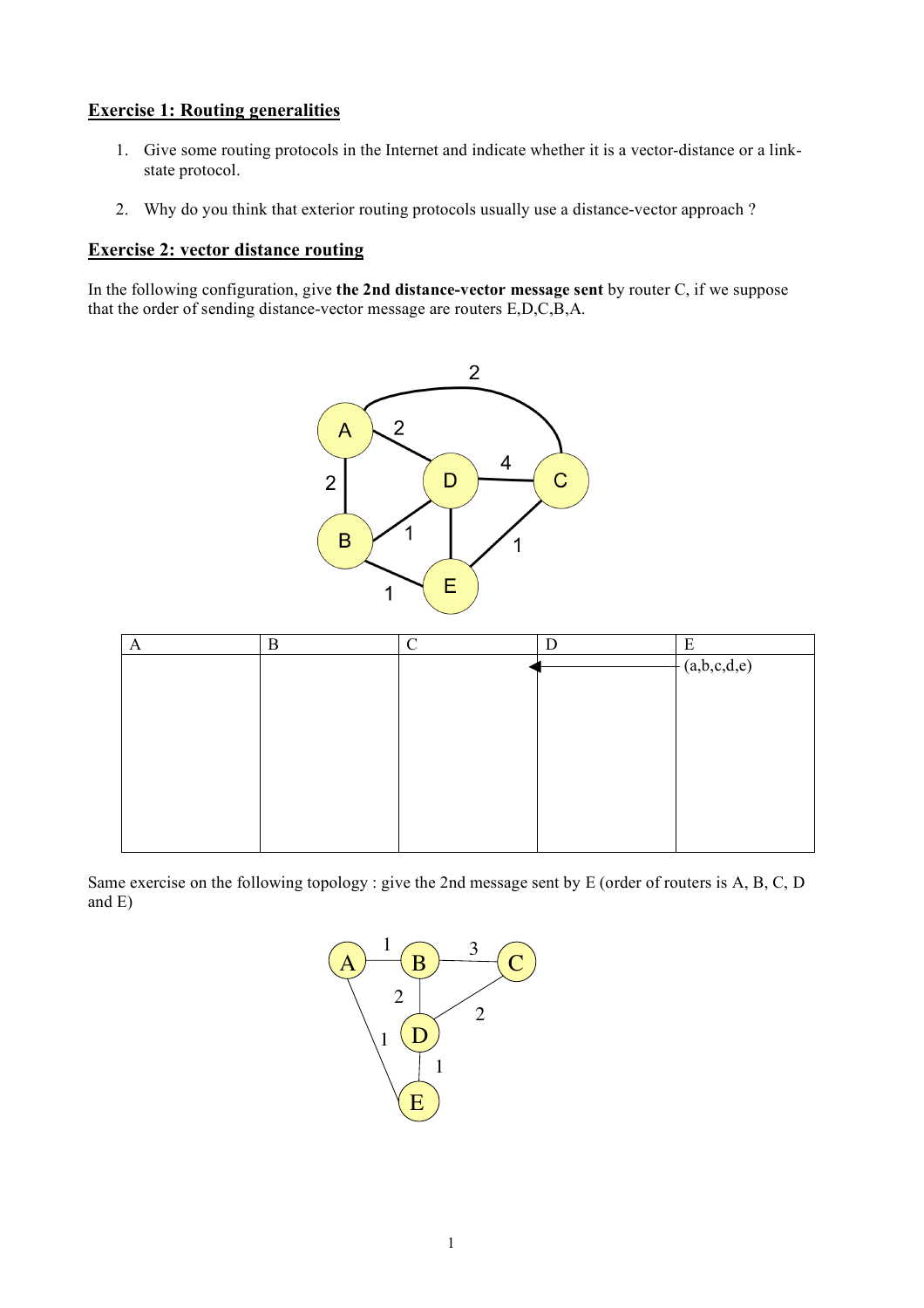The link cost is representated on the figure. Assuming that the network is rooted at router A, fill in the table to indicate all the steps of a link-state routing algorithm such as OSPF. At each step, indicate the elected node and the cost to each destination. Show at the end the spanning tree built from router A.



| <b>SET N</b> | D(B), P(B) | D(C), P(C) | D(D), P(D) | D(E), P(E) | D(F), P(F) |
|--------------|------------|------------|------------|------------|------------|
| $\mathbf A$  |            |            |            |            |            |
|              |            |            |            |            |            |
|              |            |            |            |            |            |
|              |            |            |            |            |            |
|              |            |            |            |            |            |
|              |            |            |            |            |            |
|              |            |            |            |            |            |
|              |            |            |            |            |            |
|              |            |            |            |            |            |
|              |            |            |            |            |            |
|              |            |            |            |            |            |
|              |            |            |            |            |            |
|              |            |            |            |            |            |
|              |            |            |            |            |            |
|              |            |            |            |            |            |
|              |            |            |            |            |            |
|              |            |            |            |            |            |
|              |            |            |            |            |            |
|              |            |            |            |            |            |
|              |            |            |            |            |            |
|              |            |            |            |            |            |
|              |            |            |            |            |            |
|              |            |            |            |            |            |
|              |            |            |            |            |            |
|              |            |            |            |            |            |
|              |            |            |            |            |            |
|              |            |            |            |            |            |